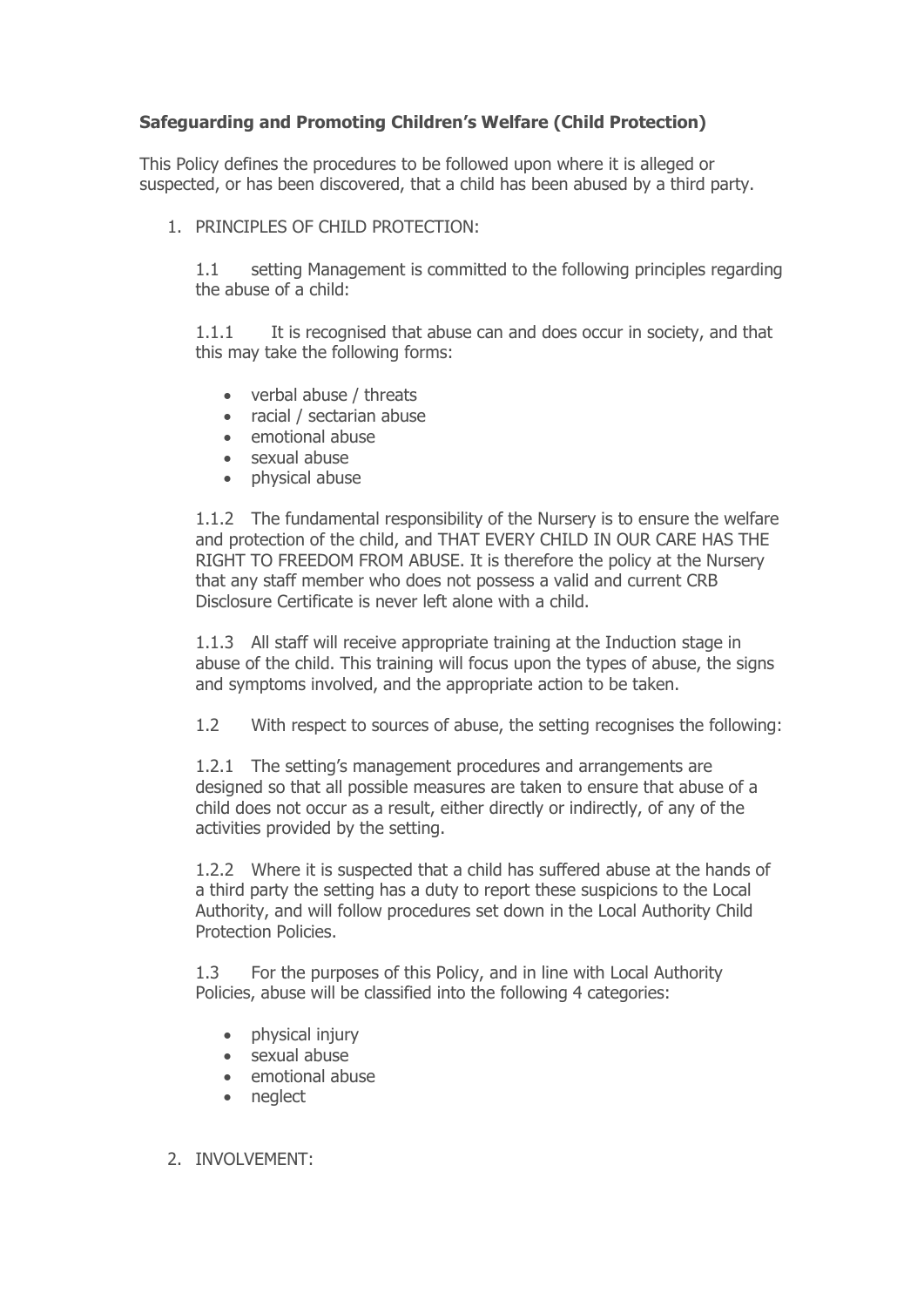2.1 It is the underlying policy of the setting that the safety, well-being and protection of the child are paramount. Procedures require that any injuries or illnesses that a child has suffered, whether at home or in the setting, are recorded. Where there is serious concern, for example where abuse is suspected, this will be reported immediately to the setting Manager, who will review the evidence and take the appropriate action. Such action may include the involvement of the Social Services Child Protection Team, and in all cases issues and concerns are dealt with in the strictest confidence.

2.2 It is the policy of the setting to involve the child's family or guardians at all stages unless it is considered, at the discretion of the setting Manager, that this is not in the child's best interests and the child could be exposed to further risk.

## 3. SPECIFIC PROCEDURES:

### 3.1 Physical Injury:

- 3.1.1 Signs and symptoms will include:
	- scratches / cuts / bite marks / pinch marks inconsistent with normal play activities
	- burns / scalds inconsistent with explanations offered
	- bruises in body areas not usually harmed through normal play activities
	- bruises indicative of slaps, punches, being squeezed or violently shaken
	- bruises suggesting the use of straps or sticks
	- nervous / fearful watchfulness; fear of physical contact by adults
	- unexplained fractures

#### 3.1.2 Action to be taken:

Any sign of a mark or injury noticed when the child comes into the setting will be recorded, and discussed with the main parent or guardian. These discussions will also be recorded, ensuring that the parent or guardian is provided access to these records. If explanations are judged to be unsatisfactory, the Local Authority Child Protection Officer will be informed.

#### 3.2 Sexual Abuse:

#### 3.2.1 Signs and symptoms will include:

- scratching / soreness / unexplained rashes in the genital areas
- stained / bloodstained underclothes
- bruises on inner thighs and buttocks
- discomfort when sitting or walking
- constant wetting or soiling of clothing
- suggestion of undue sexual awareness through play, drawings or the use of inappropriate words
- 3.2.2 Action to be taken: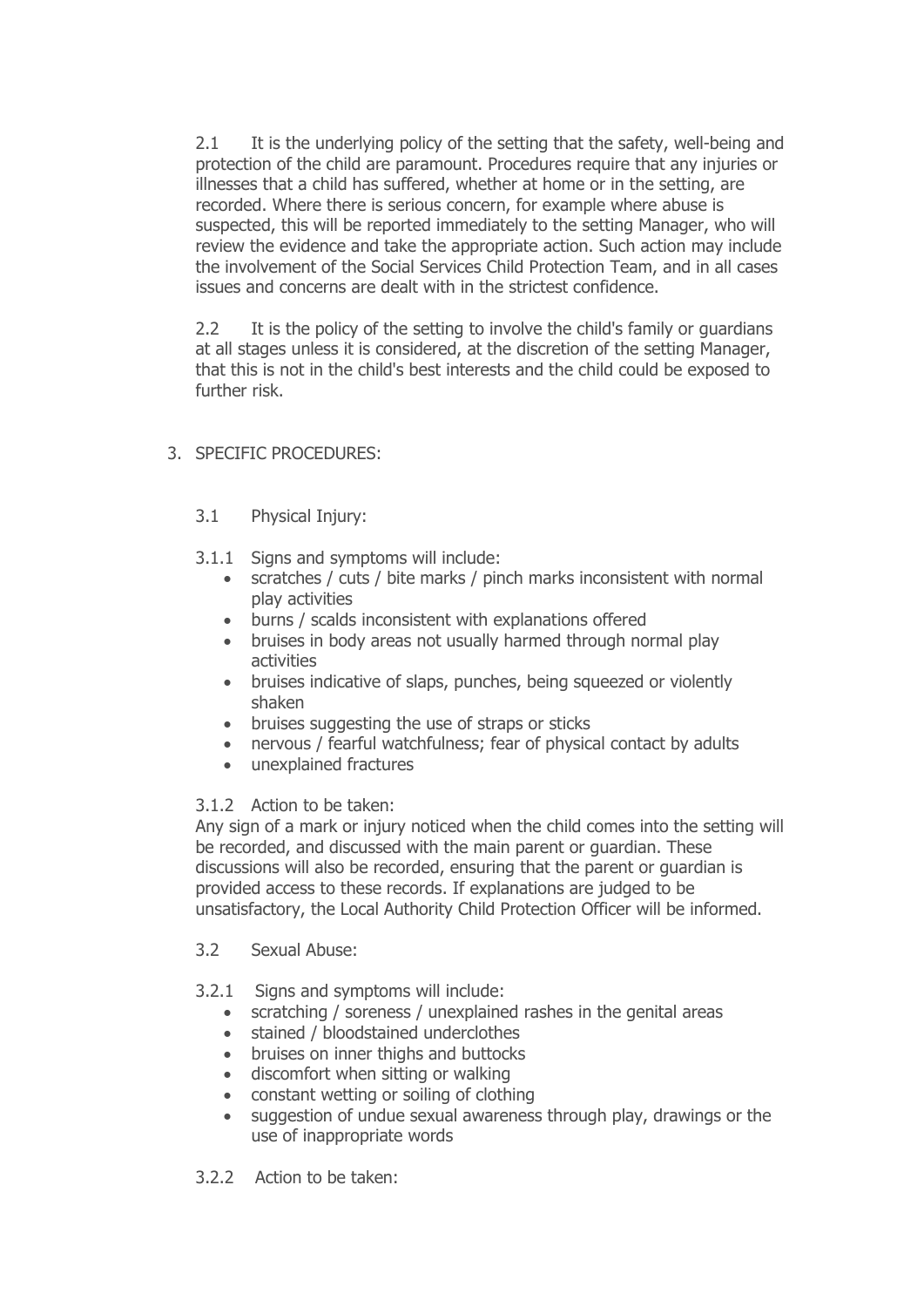All observations will be reported immediately to the Local Authority Child Protection Officer.

- 3.3 Emotional Abuse:
- 3.3.1 Signs and symptoms will include:
	- undue aggression or withdrawal
	- constant wetting or veiling of clothing
	- poor language development / speech disorders such as stammering or stuttering
	- inability to relate to adults and other children
	- telling lies
	- tantrums beyond the age where they would be expected as normal development

### 3.3.2 Action to be taken:

Any concerns will be discussed with the main parent or guardian. These discussions will be recorded, ensuring that the parent or guardian is provided access to these records. If explanations are judged to be unsatisfactory, the Local Authority Child Protection Officer will be informed.

### 3.4 Neglect:

### 3.4.1 Signs and symptoms will include:

- inappropriate or inadequate clothing
- poor standards of personal hygiene / unwashed, dirty clothing
- constant hunger
- underweight for their age / emaciation
- constant tiredness / listlessness
- untreated medical conditions
- BABIES: constant soreness / rash from infrequent changing of nappies

### 3.4.2 Action to be taken:

Any concerns will be discussed with the main parent or guardian. These discussions will be recorded, ensuring that the parent or guardian is provided access to these records. If explanations are judged to be unsatisfactory, the Local Authority Child Protection Officer will be informed.

If a child tells me that they or another child is being abused, I will:

- show that I have heard what they are saying, and that I take their allegations seriously
- encourage the child to talk, but I will not prompt them or ask them leading questions. I will not interrupt when a child is recalling significant events and will not make a child repeats their account
- explain what actions I must take, in a way that is appropriate to the age and understanding of the child
- write down what I have been told using exact words where possible
- make a note of the date, time, place and people who were present at the discussion